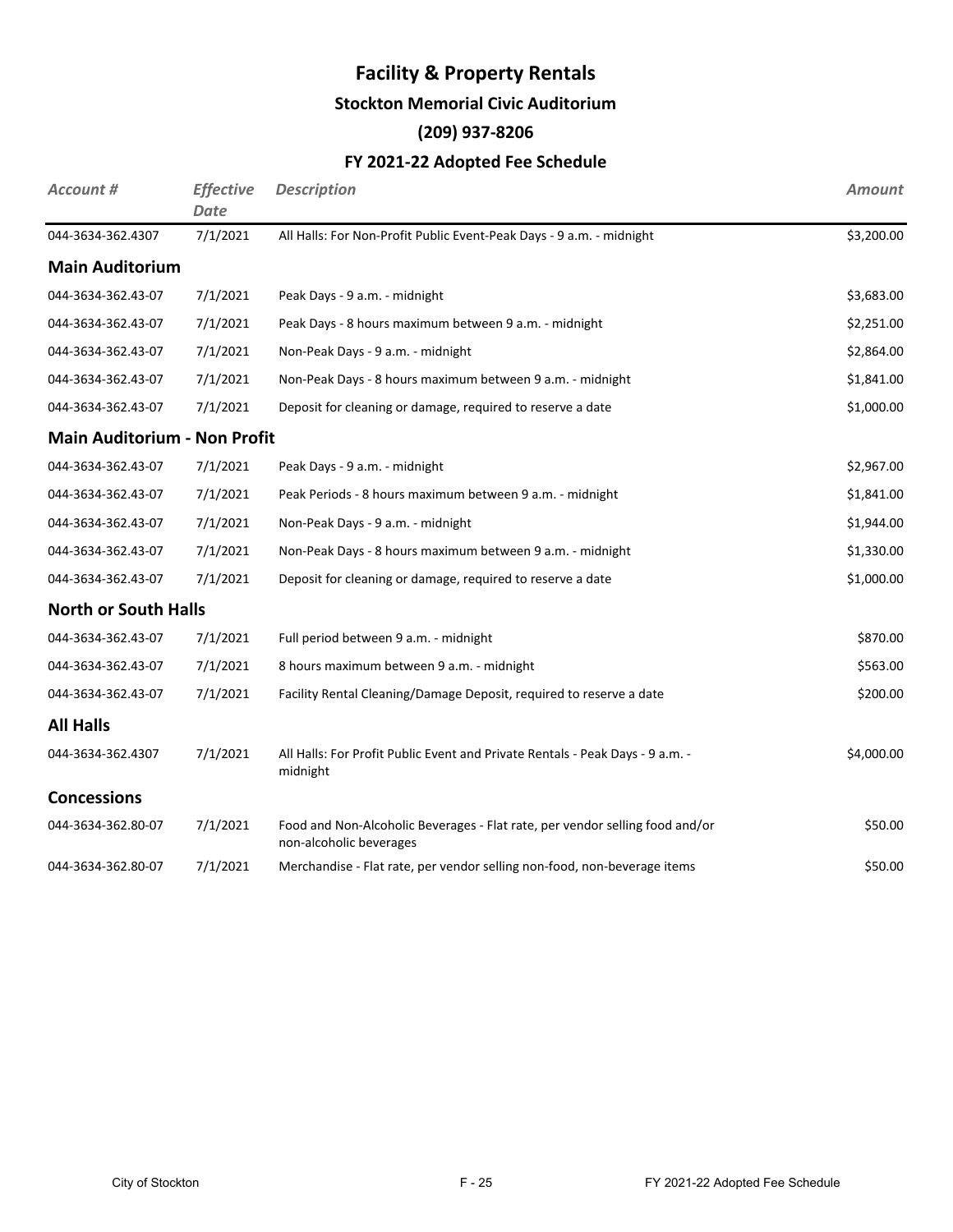#### **Stockton Memorial Civic Auditorium**

## **(209) 937-8206**

## **FY 2021-22 Adopted Fee Schedule**

| Account #               | <b>Effective</b><br>Date | <b>Description</b>                                                     | <b>Amount</b> |
|-------------------------|--------------------------|------------------------------------------------------------------------|---------------|
| <b>Additional Rates</b> |                          |                                                                        |               |
| 044-3634-362.43-07      | 7/1/2021                 | Additional hourly rate, per hour or fraction thereof. Two hour maximum | \$281.00      |
| 044-3634-362.43-07      | 7/1/2021                 | Janitorial, maintenance, or repair. Per hour, per staff                | \$50.00       |
| 044-3634-362.43-07      | 7/1/2021                 | <b>Cancellation Processing Fee</b>                                     | \$50.00       |
| 044-3634-362.43-07      | 7/1/2021                 | Boxing Ring - Rental and set-up                                        | \$1,900.00    |
| Varies                  | 7/1/2021                 | City Parking Lots                                                      | See "Parking" |

#### **Division General Comments (Applicable to all Fees)**

DEFINITIONS:

PEAK DAYS - Saturday and Sunday and City of Stockton recognized holidays. NON-PEAK DAYS - Monday through Friday, excluding City of Stockton recognized holidays.

NON-PROFIT/TAX EXEMPT: To qualify for discounted rates as Non-Profit/Tax Exempt, documentation must be provided at booking to; A) confirm 501(c)3 status, AND B) evidence of either a business situs within Stockton city limits, or services or funding beneficial to Stockton citizens and communities.

The qualified organization must play the major role in producing the event, and/or must receive a minimum of 80% of event profit in order for the discounted rate schedule to apply. If privately managed, a copy of the agreement showing profit provisions must be submitted to qualify for nonprofit rates.

CONCESSIONS: Evidence of applicable licenses and insurance for all concessionaires is required to be submitted 45 days prior to the first day of the event, and is subject to cancellation and deposit forfeiture if not timely received.

Facility Rental contracts require a deposit at time of application. Deposit amounts typically are 50% of the total rental amount.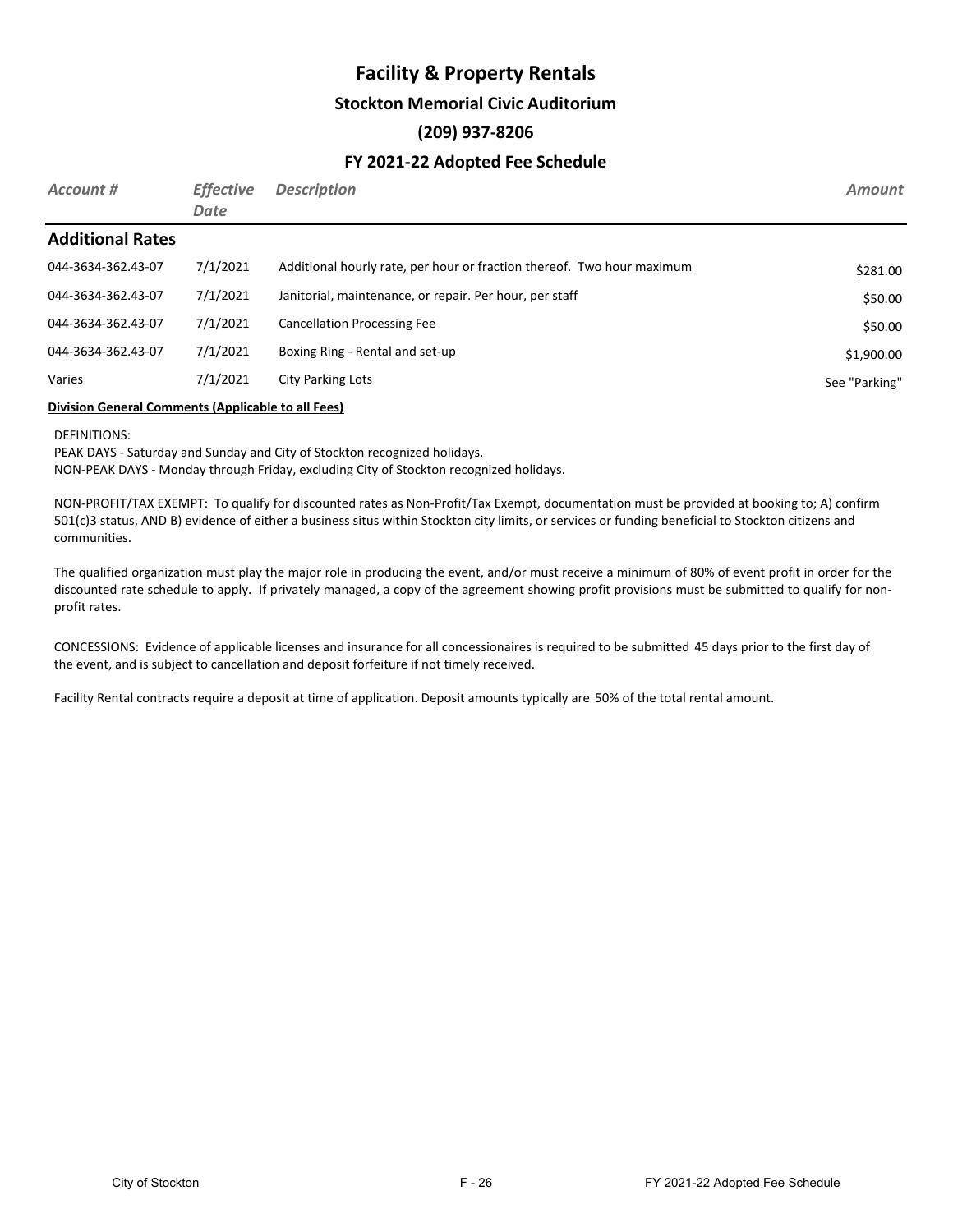#### **Weber Point Events Center**

### **(209) 937-8206**

### **FY 2021-22 Adopted Fee Schedule**

| Account #                       | <b>Effective</b><br>Date | <b>Description</b>                                                                                                             | <b>Amount</b>                   |
|---------------------------------|--------------------------|--------------------------------------------------------------------------------------------------------------------------------|---------------------------------|
| <b>Weber Point Event Center</b> |                          |                                                                                                                                |                                 |
| 044-3646-362.43-00              | 7/1/2021                 | No Admission Charged Event - Sat., Sun., or holiday (6 a.m. -12 a.m.)                                                          | \$3,069.00                      |
| 044-3646-362.43-00              | 7/1/2021                 | Admission Charged Event - Sat., Sun., or holiday (6 a.m. - 12 a.m.)                                                            | \$4,348.00                      |
| 044-3646-362.43-00              | 7/1/2021                 | Non-Profit/Tax Exempt full facility, full day, peak, weekend/holiday rates                                                     | \$2,251.00                      |
| 044-3646-362.43-00              | 7/1/2021                 | Any Monday - Friday, non-holiday rental (6 a.m. - 12 a.m.)                                                                     | \$1,534.00                      |
| 044-3646-362.43-00              | 7/1/2021                 | Partial Venue - 500 person maximum, 3 hour minimum rental, in a designated<br>area. Remaining venue open to the general public | \$250 per hour<br>\$750 minimum |
| 044-3646-362.43-00              | 7/1/2021                 | Picnic Site at Weber Point - within normal park operating hours                                                                | \$205.00                        |
| <b>Rental Deposit</b>           |                          |                                                                                                                                |                                 |
| 044-3646-362.43-00              | 7/1/2021                 | Venue Rental Deposit                                                                                                           | \$1,000.00                      |
| 044-3646-362.43-00              | 7/1/2021                 | <b>Picnic Site Deposit</b>                                                                                                     | \$100.00                        |
| <b>Additional Fees</b>          |                          |                                                                                                                                |                                 |
| 044-3646-362.43-00              | 7/1/2021                 | Load In/Load Out - Per day, 8 a.m. - 8 p.m.                                                                                    | \$1,432.00                      |
| 044-3646-362.43-00              | 7/1/2021                 | Load In/Load Out - Half Day (Load-in p.m. OR Load-out a.m.)                                                                    | \$742.00                        |
| 044-3646-362.43-00              | 7/1/2021                 | Vendors/Concessions - per vendor selling merchandise, food, beverages other<br>than alcohol                                    | \$50.00                         |
| 044-3646-362.43-00              | 7/1/2021                 | Events with Alcohol Sales - Administrative Review                                                                              | \$150.00                        |

#### **Division General Comments (Applicable to all Fees)**

Cancellation Fees may apply.

PEAK DAYS - Saturday, Sunday and City of Stockton recognized holidays.

NON-PEAK DAYS - Monday through Friday, excluding City of Stockton recognized holidays.

NON-PROFIT/TAX EXEMPT: To qualify for discounted rates as Non-Profit/Tax Exempt, documentation must be provided at booking to; A) confirm 501(c)3 status, AND B) evidence of either a business situs within Stockton city limits, or services or funding beneficial to Stockton citizens and communities.

The qualified organization must play the major role in producing the event, and/or must receive a minimum of 80% of event profit in order for the discounted rate schedule to apply. If privately managed, a copy of the agreement showing profit provisions must be submitted to qualify for nonprofit rates.

CONCESSIONS: Evidence of applicable licenses and insurance for all concessionaires is required to be submitted 45 days prior to the first day of the event, and is subject to cancellation and deposit forfeiture if not timely received.

Facility Rental contracts require a deposit at time of application. Deposit amounts typically are 50% of the total rental amount.